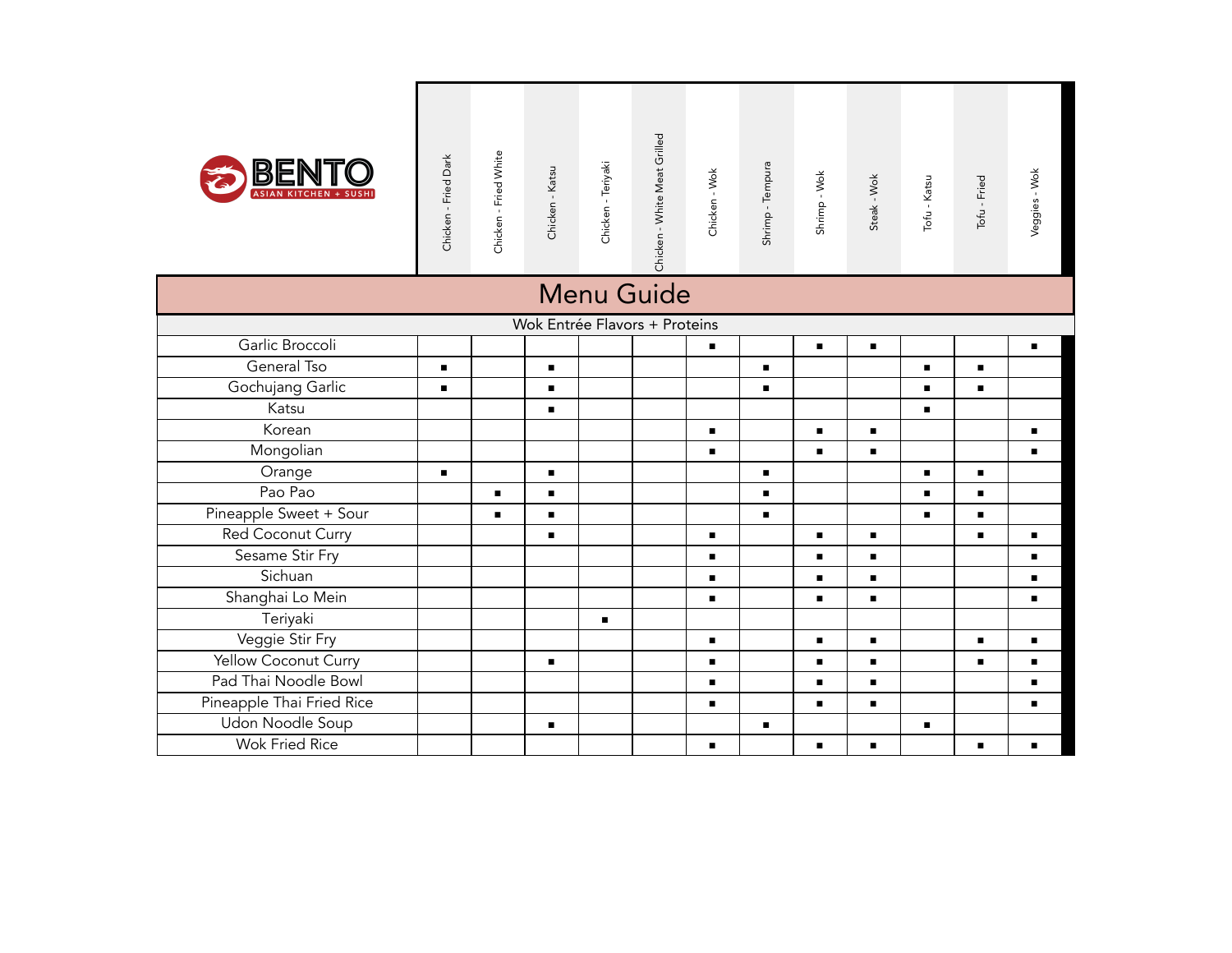

| BENT                           | Calories | Fat (g)        | Saturated Fat (g)   | Trans Fat (g)       | Cholesterol (mg)    | Sodium (mg)         | Carbohydrate (g)                                    | Dietary Fiber (g)   | Sugar (g)           | Added Sugar (g)     | Protein (g)                                                      | Veggie Friendly | Milk | Egg            | $\overline{\mathrm{Fish}}$ | Shellfish      | Tree Nuts | Wheat/Gluten   | Peanuts | Soybeans       |
|--------------------------------|----------|----------------|---------------------|---------------------|---------------------|---------------------|-----------------------------------------------------|---------------------|---------------------|---------------------|------------------------------------------------------------------|-----------------|------|----------------|----------------------------|----------------|-----------|----------------|---------|----------------|
|                                |          |                |                     |                     |                     |                     | <b>Wok Entrées</b>                                  |                     |                     |                     |                                                                  |                 |      |                |                            |                |           |                |         |                |
|                                |          |                |                     |                     |                     |                     | Base (Includes all items except proteins + flavors) |                     |                     |                     |                                                                  |                 |      |                |                            |                |           |                |         |                |
| Bento Box w/ Brown Rice        | 570      | 32             | 17                  | $\mathbf 0$         | $\mathsf 0$         | 1,060               | 72                                                  | 6                   | 16                  | $\overline{1}$      | 10                                                               |                 |      | $\blacksquare$ |                            | $\blacksquare$ |           | $\blacksquare$ |         |                |
| Bento Box w/ White Rice        | 590      | 31             | 16                  | $\mathsf{O}\xspace$ | $\mathsf{O}$        | 1,060               | 77                                                  | 5                   | 16                  | $\mathbf{1}$        | 10                                                               |                 |      | $\blacksquare$ |                            | $\blacksquare$ |           | $\blacksquare$ |         | $\blacksquare$ |
| Noodle Bowl w/ Lo Mein Noodles | 390      | 8              | 3                   | $\mathbf 0$         | $\Omega$            | 760                 | 69                                                  | $\mathbf{3}$        | 6                   | $\overline{4}$      | $\mathbf 0$                                                      |                 |      |                |                            | $\blacksquare$ |           | $\blacksquare$ |         | $\blacksquare$ |
| Noodle Bowl w/ Udon Noodles    | 340      | 2              | $\mathsf{O}\xspace$ | $\mathbf 0$         | $\mathbf 0$         | 870                 | 73                                                  | $\overline{2}$      | $\overline{4}$      | $\mathbf{3}$        | 10                                                               | $\blacksquare$  |      |                |                            |                |           | $\blacksquare$ |         | $\blacksquare$ |
| Rice Bowl w/ Brown Rice        | 330      | $\mathbf{3}$   | $\mathsf{O}\xspace$ | $\mathbf 0$         | $\mathbf 0$         | $\mathsf{O}\xspace$ | 70                                                  | 5                   | $\mathbf{1}$        | $\mathsf{O}\xspace$ | $\overline{7}$                                                   | $\blacksquare$  |      |                |                            |                |           |                |         |                |
| Rice Bowl w/ Fried Rice        | 780      | 35             | 25                  | $\mathbf 0$         | 210                 | 830                 | 100                                                 | 5                   | 8                   | $\mathbf 0$         | 18                                                               |                 |      | $\blacksquare$ |                            | $\blacksquare$ |           | $\blacksquare$ |         | $\blacksquare$ |
| Rice Bowl w/ White Rice        | 390      | $\mathbf{1}$   | $\mathsf{O}\xspace$ | $\mathsf{O}\xspace$ | $\Omega$            | $\mathsf O$         | 85                                                  | $\overline{1}$      | $\Omega$            | $\mathsf{O}\xspace$ | $\overline{7}$                                                   | $\blacksquare$  |      |                |                            |                |           |                |         |                |
|                                |          |                |                     |                     |                     |                     | Wok Entrée Proteins (full portion)                  |                     |                     |                     |                                                                  |                 |      |                |                            |                |           |                |         |                |
| Chicken - Fried Dark           | 510      | 25             | 16                  | $\mathsf O$         | 190                 | 410                 | 33                                                  | $\mathsf{O}\xspace$ | $\mathsf{O}$        | $\mathsf{O}$        | 35                                                               |                 |      | $\blacksquare$ |                            |                |           |                |         |                |
| Chicken - Fried White          | 470      | 12             | $\overline{7}$      | $\mathsf{O}$        | 165                 | 360                 | 36                                                  | $\mathbf{1}$        | $\mathsf{O}\xspace$ | $\mathsf{O}\xspace$ | 51                                                               |                 |      | $\blacksquare$ |                            |                |           | $\blacksquare$ |         |                |
| Chicken - Katsu                | 440      | 9              | $\overline{2}$      | $\mathbf 0$         | 240                 | 180                 | 24                                                  | $\mathbf{1}$        | 2                   | $\mathbf{1}$        | 63                                                               |                 |      | $\blacksquare$ |                            |                |           | $\blacksquare$ |         | $\blacksquare$ |
| Chicken - Teriyaki             | 350      | 11             | 3                   | $\mathbf 0$         | 240                 | 300                 | 10                                                  | $\mathbf 0$         | 10                  | 10                  | 50                                                               |                 |      |                |                            | $\blacksquare$ |           | $\blacksquare$ |         | $\blacksquare$ |
| Chicken - White Meat Grilled   | 350      | $\overline{7}$ | $\overline{2}$      | $\circ$             | 185                 | 170                 | 10                                                  | $\mathsf{O}\xspace$ | 10                  | 10                  | 57                                                               |                 |      |                |                            |                |           |                |         |                |
| Chicken - Wok                  | 300      | 12             | $\overline{7}$      | $\mathsf{O}\xspace$ | 145                 | 90                  | $\circ$                                             | $\mathsf{O}\xspace$ | $\mathbf 0$         | $\mathsf 0$         | 45                                                               |                 |      |                |                            |                |           |                |         |                |
| Shrimp - Tempura               | 290      | 15             | 3                   | $\circ$             | 165                 | 420                 | 14                                                  | $\mathsf{O}\xspace$ | $\mathsf{O}\xspace$ | $\mathsf{O}\xspace$ | 26                                                               |                 |      |                |                            | $\blacksquare$ |           | $\blacksquare$ |         | $\blacksquare$ |
| Shrimp - Wok                   | 140      | $\overline{7}$ | 6                   | $\Omega$            | 125                 | 510                 | $\Omega$                                            | $\mathsf{O}\xspace$ | $\mathsf{O}\xspace$ | $\mathsf{O}\xspace$ | 19                                                               |                 |      |                |                            | $\blacksquare$ |           |                |         |                |
| Steak - Wok                    | 360      | 21             | 14                  | $\circ$             | 110                 | 90                  | $\circ$                                             | $\mathsf{O}$        | $\mathbf 0$         | $\mathbf{0}$        | 42                                                               |                 |      |                |                            |                |           |                |         |                |
| Tofu - Katsu                   | 250      | 8              | 2                   | $\mathbf 0$         | 50                  | 85                  | 27                                                  | $\overline{4}$      | $\overline{2}$      | $\overline{1}$      | 16                                                               |                 |      | $\blacksquare$ |                            |                |           | $\blacksquare$ |         | $\blacksquare$ |
| Tofu - Fried                   | 360      | 35             | 24                  | $\circ$             | $\circ$             | 15                  | $\mathbf{3}$                                        | $\overline{3}$      | $\circ$             | $\mathbf 0$         | 12                                                               | $\blacksquare$  |      |                |                            |                |           |                |         | $\blacksquare$ |
| Veggies - Wok                  | 70       | $\mathbf{1}$   | $\mathsf{O}\xspace$ | $\mathsf{O}$        | $\mathbf 0$         | 55                  | 14                                                  | 5                   | $\overline{7}$      | $\mathsf{O}\xspace$ | 5                                                                | $\blacksquare$  |      |                |                            |                |           |                |         |                |
|                                |          |                |                     |                     |                     |                     | Wok Entrée Flavors + Veggies                        |                     |                     |                     |                                                                  |                 |      |                |                            |                |           |                |         |                |
| Garlic Broccoli                | 80       | $\mathbf{1}$   | $\mathsf{O}$        | $\mathbf 0$         | $\mathbf 0$         | 200                 | 16                                                  | 5                   | 5                   | $\mathsf{O}$        | 5                                                                |                 |      |                |                            | $\blacksquare$ |           | $\blacksquare$ |         | $\blacksquare$ |
| General Tso                    | 170      | $\overline{1}$ | $\mathbf 0$         | $\mathbf 0$         | $\mathbf 0$         | 220                 | 40                                                  | $\overline{2}$      | 36                  | 32                  | $\mathbf{1}$                                                     |                 |      |                |                            | $\blacksquare$ |           | $\blacksquare$ |         | $\blacksquare$ |
| Gochujang Garlic               | 540      | 8              | $\mathbf{1}$        | $\circ$             | $\circ$             | 3,310               | 114                                                 | 5                   | 95                  | $\mathbf 0$         | $\ddot{\delta}$                                                  | $\blacksquare$  |      |                |                            |                |           | $\blacksquare$ |         | $\blacksquare$ |
| Katsu                          | 20       | $\overline{1}$ | $\mathsf{O}\xspace$ | $\mathbf 0$         | $\mathbf 0$         | 50                  | 3                                                   | $\mathbf{1}$        | $\mathbf{1}$        | $\mathsf 0$         | $\mathbf{1}$                                                     | $\blacksquare$  |      |                |                            |                |           |                |         |                |
| Korean                         | 180      | $\overline{7}$ | $\mathbf{1}$        | $\circ$             | $\mathbf 0$         | 190                 | 30                                                  | $6\overline{6}$     | 11                  | $\mathbf 0$         | 5                                                                | $\blacksquare$  |      |                |                            |                |           | $\blacksquare$ |         | $\blacksquare$ |
| Mongolian                      | 210      | 5              | $\mathbf{1}$        | $\circ$             | $\mathbf 0$         | 960                 | 37                                                  | $\mathbf{3}$        | 22                  | $\mathbf 0$         | 5                                                                |                 |      |                | $\blacksquare$             | $\blacksquare$ |           | $\blacksquare$ |         | $\blacksquare$ |
| Orange                         | 360      | $\mathbf{1}$   | $\mathbf 0$         | $\mathbf 0$         | $\circ$             | 450                 | 88                                                  | $\overline{2}$      | 82                  | $\mathbf 0$         | $\mathbf{1}$                                                     | $\blacksquare$  |      |                |                            |                |           | $\blacksquare$ |         | $\blacksquare$ |
| Pao Pao                        | 600      | 53             | $\,8\,$             | $\mathsf{O}$        | 25                  | 890                 | 30                                                  | $\overline{2}$      | 27                  | $\mathsf{O}$        | $\overline{2}$                                                   |                 |      | $\blacksquare$ | $\blacksquare$             | $\blacksquare$ |           |                |         | $\blacksquare$ |
| Pineapple Sweet + Sour         | 340      | $\overline{1}$ | $\mathsf{O}\xspace$ | $\circ$             | $\mathsf{O}\xspace$ | 320                 | 83                                                  | $\mathbf{3}$        | 78                  | 6                   | $\mathbf{1}$                                                     | $\blacksquare$  |      |                |                            |                |           |                |         |                |
| Red Coconut Curry              | 390      | 27             | 19                  | $\mathbf 0$         | $\mathbf 0$         | 810                 | 24                                                  | $\overline{7}$      | 11                  | $\mathbf 0$         | 10                                                               | $\blacksquare$  |      |                |                            |                |           | $\blacksquare$ |         | $\blacksquare$ |
| Sesame Stir Fry                | 180      | 3              | $\mathbf 0$         | $\circ$             | $\mathbf 0$         | 1,530               | 33                                                  | 5                   | 20                  | $\mathbf{0}$        | $\overline{7}$                                                   | $\blacksquare$  |      |                |                            |                |           | $\blacksquare$ |         | $\blacksquare$ |
| Sichuan                        | 180      | $\mathbf{1}$   | $\mathbf 0$         | $\circ$             | $\mathbf 0$         | 1,800               | 40                                                  | 5                   | 28                  | 21                  | $\boldsymbol{6}$                                                 |                 |      |                |                            |                |           | $\blacksquare$ |         | $\blacksquare$ |
| Teriyaki                       | 130      | $\mathbf{1}$   | $\mathsf{O}\xspace$ | $\mathsf{O}$        | $\mathsf{O}\xspace$ | 610                 | 30                                                  | $\mathbf{1}$        | 25                  | $\mathbf 0$         | $\overline{2}$                                                   |                 |      |                |                            |                |           | $\blacksquare$ |         | $\blacksquare$ |
| Veggie Stir Fry                | 70       | $\mathbf{1}$   | $\mathbf 0$         | $\circ$             | $\Omega$            | 180                 | 15                                                  | $5\overline{)}$     | $\overline{7}$      | $\mathbf 0$         | 5                                                                | $\blacksquare$  |      |                |                            |                |           | $\blacksquare$ |         | $\blacksquare$ |
| Yellow Coconut Curry           | 450      | 30             | 20                  | $\circ$             | $\Omega$            | 1,100               | 37                                                  | $\overline{7}$      | 24                  | $\mathbf 0$         | 8                                                                | $\blacksquare$  |      |                |                            |                |           |                |         | $\blacksquare$ |
|                                |          |                |                     |                     |                     |                     |                                                     |                     |                     |                     | Wok Signature Entrées (Includes all items except protein choice) |                 |      |                |                            |                |           |                |         |                |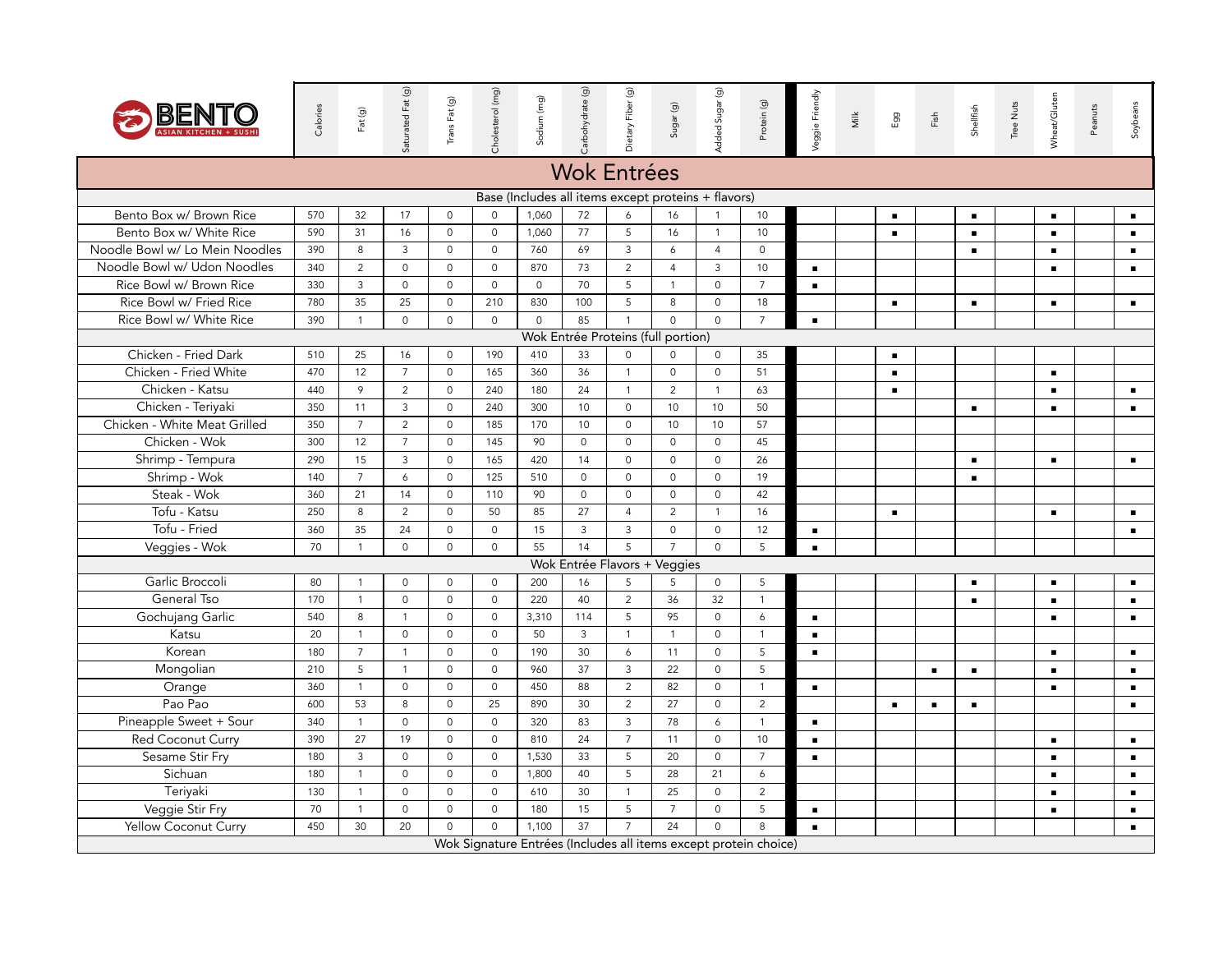| BEN                            | Calories   | Fat(g)               | Saturated Fat (g)         | Trans Fat (g)                  | Cholesterol (mg)    | Sodium (mg)                     | Carbohydrate (g)       | Dietary Fiber (g)              | S <sub>ugar</sub> (g) | Added Sugar (g)                | Protein (g)          | Veggie Friendly | Μilk           | Egg            | Fish           | Shellfish      | Tree Nuts | Wheat/Gluten   | Peanuts        | Soybeans       |
|--------------------------------|------------|----------------------|---------------------------|--------------------------------|---------------------|---------------------------------|------------------------|--------------------------------|-----------------------|--------------------------------|----------------------|-----------------|----------------|----------------|----------------|----------------|-----------|----------------|----------------|----------------|
| Pad Thai Noodle Bowl           | 840        | 24                   | 5                         | $\mathbf 0$                    | 315                 | 1,120                           | 130                    | 6                              | 28                    | $\mathbf{0}$                   | 27                   |                 |                | $\blacksquare$ |                |                |           | $\blacksquare$ | $\blacksquare$ | $\blacksquare$ |
| Pineapple Thai Fried Rice      | 880        | 36                   | 25                        | $\mathsf{O}\xspace$            | 210                 | 850                             | 120                    | 5                              | 27                    | $\overline{7}$                 | 19                   |                 |                | $\blacksquare$ | $\blacksquare$ |                |           | $\blacksquare$ |                | $\blacksquare$ |
| Udon Noodle Soup               | 500        | $\overline{7}$       | $\mathsf{O}\xspace$       | $\circ$                        | $\mathsf{O}\xspace$ | 3,540                           | 93                     | 5                              | 19                    | $\mathcal{P}$                  | 17                   |                 |                |                | $\blacksquare$ |                |           | $\blacksquare$ |                | $\blacksquare$ |
| <b>Wok Fried Rice</b>          | 780        | 35                   | 25                        | $\circ$                        | 210                 | 830                             | 100                    | 5                              | 8                     | $\mathsf{O}$                   | 18                   |                 |                | $\blacksquare$ |                | $\blacksquare$ |           | $\blacksquare$ |                | $\blacksquare$ |
| Shanghai Lo Mein               | 390        | 8                    | $\ensuremath{\mathsf{3}}$ | $\mathsf{O}\xspace$            | $\mathbf 0$         | 760                             | 69                     | $\overline{3}$                 | 6                     | $\overline{4}$                 | $\mathbf{0}$         |                 |                |                |                | $\blacksquare$ |           | $\blacksquare$ |                | $\blacksquare$ |
|                                |            |                      |                           |                                |                     |                                 | Kids' Menu             |                                |                       |                                |                      |                 |                |                |                |                |           |                |                |                |
|                                |            |                      |                           |                                |                     |                                 |                        | Kids' Menu Base                |                       |                                |                      |                 |                |                |                |                |           |                |                |                |
| Box w/ Brown Rice              | 230        | 8                    | $\mathbf{1}$              | $\circ$                        | $\circ$             | 310                             | 35                     | 3                              | $\overline{3}$        | $\mathbf{1}$                   | $\overline{4}$       |                 |                | $\blacksquare$ |                |                |           | $\blacksquare$ |                |                |
| Box w/ White Rice              | 250        | $\overline{7}$       | $\mathbf{1}$              | $\mathsf{O}\xspace$            | $\mathsf{O}\xspace$ | 310                             | 40                     | $\mathbf{1}$                   | $\mathbf{3}$          | $\mathbf{1}$                   | $\overline{4}$       |                 |                | $\blacksquare$ |                |                |           | $\blacksquare$ |                |                |
| Box w/ Lo Mein Noodles         | 230        | 10                   | $\overline{2}$            | $\mathsf{O}\xspace$            | $\mathsf{O}\xspace$ | 460                             | 31                     | $\overline{2}$                 | $\overline{4}$        | $\overline{c}$                 | $\overline{c}$       |                 |                |                |                | $\blacksquare$ |           | $\blacksquare$ |                | $\blacksquare$ |
| Bowl w/ Brown Rice             | 165        | $\overline{1}$       | $\mathbf 0$               | $\mathbf 0$                    | $\circ$             | $\mathbf 0$                     | 35                     | $\mathbf{3}$                   | $\overline{1}$        | $\mathbf 0$                    | $\overline{4}$       | $\blacksquare$  |                |                |                |                |           |                |                |                |
| Bowl w/ White Rice             | 195        | $\mathsf{O}\xspace$  | $\mathsf{O}\xspace$       | $\mathsf{O}\xspace$            | $\mathsf{O}\xspace$ | $\mathsf{O}\xspace$             | 43                     | $\mathbf{1}$                   | $\mathbf 0$           | $\mathsf{O}$                   | $\overline{4}$       | $\blacksquare$  |                |                |                |                |           |                |                |                |
| Bowl w/ Lo Mein Noodles        | 195        | $\overline{4}$       | $\mathbf{1}$              | $\mathsf{O}$                   | $\circ$             | 380                             | 35                     | $\overline{2}$                 | $\overline{3}$        | $\overline{c}$                 | $\circ$              |                 |                |                |                | $\blacksquare$ |           | $\blacksquare$ |                | $\blacksquare$ |
|                                |            |                      |                           |                                |                     |                                 |                        | Kids' Box Proteins             |                       |                                |                      |                 |                |                |                |                |           |                |                |                |
| Katsu Chicken<br>Katsu Tofu    | 220        | 5                    | $\mathbf{1}$              | $\mathsf{O}\xspace$            | 120                 | 90                              | 12                     | $\mathbf{1}$                   | $\overline{1}$        | $\mathbf{1}$                   | 32                   |                 |                |                |                |                |           | $\blacksquare$ |                | $\blacksquare$ |
|                                | 125        | $\overline{4}$       | $\mathbf{1}$              | $\mathbf 0$                    | 25                  | 43                              | 14                     | $\overline{2}$                 | $\overline{1}$        | $\mathbf{1}$                   | 8                    |                 |                | $\blacksquare$ |                |                |           | $\blacksquare$ |                | $\blacksquare$ |
| Pao Pao Chicken                | 535        | 33                   | 8                         | $\mathsf{O}\xspace$            | 95                  | 625                             | 33                     | $\overline{2}$                 | 14                    | $\mathsf{O}$                   | 27                   |                 |                | $\blacksquare$ | $\blacksquare$ | $\blacksquare$ |           | $\blacksquare$ |                | $\blacksquare$ |
| Pao Pao Shrimp<br>Pao Pao Tofu | 445<br>480 | 34                   | 5<br>16                   | $\mathsf{O}\xspace$<br>$\circ$ | 95<br>13            | 655                             | 22<br>17               | $\mathbf{1}$<br>$\overline{3}$ | 14                    | $\mathsf{O}\xspace$<br>$\circ$ | 14<br>$\overline{7}$ |                 |                | $\blacksquare$ | $\blacksquare$ | $\blacksquare$ |           | $\blacksquare$ |                | $\blacksquare$ |
| Pineapple Sweet + Sour Chicken | 405        | 44<br>$\overline{7}$ | $\overline{4}$            | $\circ$                        | 83                  | 453<br>340                      |                        | $\overline{2}$                 | 14<br>39              | $\mathbf{3}$                   | 26                   |                 |                | $\blacksquare$ | $\blacksquare$ | $\blacksquare$ |           | $\blacksquare$ |                | $\blacksquare$ |
| Pineapple Sweet + Sour Shrimp  | 315        | 8                    | $\mathbf{1}$              | $\mathsf{O}$                   | 83                  | 370                             | 60<br>49               | $\overline{2}$                 | 39                    | $\mathsf{3}$                   | 14                   |                 |                | $\blacksquare$ |                |                |           | $\blacksquare$ |                |                |
| Pineapple Sweet + Sour Tofu    | 350        | 18                   | 12                        | $\circ$                        | $\mathbf 0$         |                                 | 43                     | $\mathsf 3$                    | 39                    | $\mathbf{3}$                   | $\overline{7}$       |                 |                | $\blacksquare$ |                | $\blacksquare$ |           | $\blacksquare$ |                |                |
| Teriyaki Chicken               | 175        | 6                    | $\overline{2}$            | $\circ$                        | 120                 | 168<br>150                      | 5                      | $\circ$                        | 5                     | 5                              | 25                   |                 |                | $\blacksquare$ |                |                |           | $\blacksquare$ |                |                |
|                                |            |                      |                           |                                |                     |                                 |                        |                                |                       |                                |                      |                 |                |                |                |                |           | $\blacksquare$ |                | $\blacksquare$ |
|                                |            |                      |                           |                                |                     | <b>Classic Rolls (8 pieces)</b> |                        |                                |                       |                                |                      |                 |                |                |                |                |           |                |                |                |
| Cali                           | 190        | 2                    | $\mathsf{O}$              | $\mathsf{O}\xspace$            | 5                   | 800                             | 37                     | 2                              | 8                     |                                | 6                    |                 |                | $\blacksquare$ | $\blacksquare$ | $\blacksquare$ |           | $\blacksquare$ |                |                |
| Chicken Tempura                | 440        | 147                  | 5                         | $\overline{c}$                 | 40                  | 940                             | 41                     | $\mathbf{1}$                   | 6                     | $\mathsf{O}$                   | $\overline{1}$       |                 | $\blacksquare$ |                |                |                |           | $\blacksquare$ |                |                |
| Florida                        | 280        | $\circ$              | $\overline{4}$            | $\circ$                        | 35                  | 650                             | 34                     | $\overline{2}$                 | 6                     | $\mathbf 0$                    | 13                   |                 | $\blacksquare$ |                | $\blacksquare$ |                |           |                |                |                |
| Fried Avo                      | 420        | 18                   | 3                         | $\mathsf{O}\xspace$            | 5                   | 1,320                           | 60                     | 5                              | 17                    | 10                             | 6                    |                 |                | $\blacksquare$ |                |                |           | $\blacksquare$ |                | $\blacksquare$ |
| Mex                            | 310        | $\overline{7}$       | $\mathbf{1}$              | $\mathsf{O}\xspace$            | 55                  | 1,280                           | 50                     | $\overline{c}$                 | 15                    | 10                             | 12                   |                 | $\blacksquare$ | $\blacksquare$ |                | $\blacksquare$ |           | $\blacksquare$ |                | $\blacksquare$ |
| Mt Fuji                        | 430        | 13                   | $\overline{2}$            | $\circ$                        | 75                  | 1,830                           | 56                     | $\mathbf{1}$                   | 19                    | 13                             | 19                   |                 |                | $\blacksquare$ | $\blacksquare$ | $\blacksquare$ |           | $\blacksquare$ |                | $\blacksquare$ |
| Rainbow                        | 280        | 6                    | $\overline{2}$            | $\mathsf{O}\xspace$            | 25                  | 820                             | 38                     | $\mathsf{3}$                   | 8                     | $\mathbf{1}$                   | 16                   |                 |                | $\blacksquare$ | $\blacksquare$ | $\blacksquare$ |           | $\blacksquare$ |                |                |
| Special Mex                    | 570        | 30                   | $\overline{7}$            | $\mathsf{O}\xspace$            | 160                 | 1,680                           | 51                     | $\overline{2}$                 | 17                    | 10                             | 24                   |                 | $\blacksquare$ | $\blacksquare$ | $\blacksquare$ | $\blacksquare$ |           | $\blacksquare$ |                | $\blacksquare$ |
| Spicy Tuna                     | 320        | 10                   | $\overline{2}$            | $\circ$                        | 20                  | 1,260                           | 38                     | $\mathbf{1}$                   | 11                    | $\mathbf 0$                    | 13                   |                 |                |                | $\blacksquare$ | $\blacksquare$ |           | $\blacksquare$ |                | $\blacksquare$ |
| Veggie                         | 220        | $\overline{7}$       | 3                         | $\mathsf{O}\xspace$            | 15                  | 640                             | $\overline{37}$        | $\overline{3}$                 | $\mathsf{R}$          | $\circ$                        | 5                    | $\blacksquare$  | $\blacksquare$ |                |                |                |           |                |                |                |
|                                |            |                      |                           |                                |                     |                                 | <b>Signature Rolls</b> |                                |                       |                                |                      |                 |                |                |                |                |           |                |                |                |
| Bamboo                         | 460        | 15                   | 2                         | $\mathsf{O}\xspace$            | 65                  | 1,590                           | 61                     | 5                              | 23                    | 15                             | 21                   |                 |                | $\blacksquare$ | $\blacksquare$ | $\blacksquare$ |           | $\blacksquare$ |                | $\blacksquare$ |
| Crunch                         | 990        | 49                   | 10                        | $\circ$                        | 170                 | 2,630                           | 105                    | 5                              | 29                    | 19                             | 29                   |                 | $\blacksquare$ | $\blacksquare$ | $\blacksquare$ | $\blacksquare$ |           | $\blacksquare$ |                | $\blacksquare$ |
| Hot Lava                       | 1,050      | 80                   | 15                        | $\mathsf{O}\xspace$            | 140                 | 2,560                           | 51                     | $\mathsf{3}$                   | 12                    | 3                              | 26                   |                 | $\blacksquare$ | $\blacksquare$ | ٠              | $\blacksquare$ |           | $\blacksquare$ |                | $\blacksquare$ |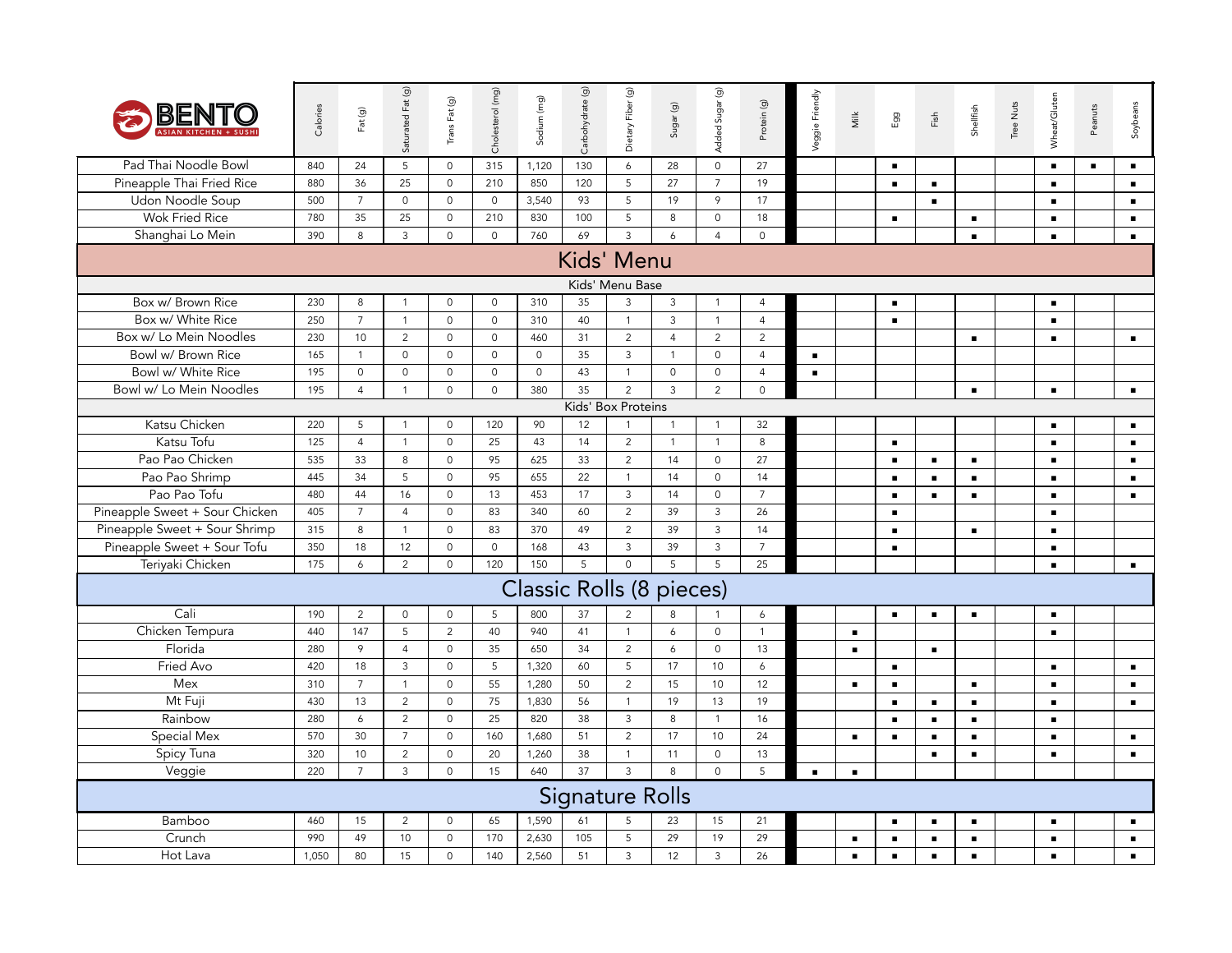| BENTO                       | Calories | Fat (g)        | Saturated Fat (g)   | Trans Fat (g)       | Cholesterol (mg)    | Sodium (mg)                           | Carbohydrate (g) | Dietary Fiber (g)                  | Sugar (g)           | Added Sugar (g)     | Protein (g)    | Veggie Friendly | Milk           | Egg            | $\mathop{\mathsf{Fix}}^{\mathsf{fn}}$ | Shellfish      | Tree Nuts | Wheat/Gluten   | Peanuts | Soybeans       |
|-----------------------------|----------|----------------|---------------------|---------------------|---------------------|---------------------------------------|------------------|------------------------------------|---------------------|---------------------|----------------|-----------------|----------------|----------------|---------------------------------------|----------------|-----------|----------------|---------|----------------|
| Miami                       | 580      | 30             | $\overline{7}$      | $\mathsf{O}$        | 185                 | 1,770                                 | 46               | $\overline{2}$                     | 9                   | $\overline{2}$      | 27             |                 | $\blacksquare$ | $\blacksquare$ | $\blacksquare$                        | $\blacksquare$ |           | $\blacksquare$ |         | $\blacksquare$ |
| <b>Red Dragon</b>           | 670      | 42             | 9                   | $\mathbf 0$         | 105                 | 1,480                                 | 43               | $\mathbf{3}$                       | 9                   | $\overline{1}$      | 26             |                 | $\blacksquare$ | $\blacksquare$ | $\blacksquare$                        | $\blacksquare$ |           | $\blacksquare$ |         | $\blacksquare$ |
| <b>TNT</b>                  | 560      | 32             | 5                   | $\circ$             | 50                  | 1,430                                 | 40               | $\overline{2}$                     | 12                  | $\mathsf{O}\xspace$ | 24             |                 |                | $\blacksquare$ | $\blacksquare$                        | $\blacksquare$ |           | $\blacksquare$ |         | $\blacksquare$ |
| Volcano                     | 900      | 71             | 14                  | $\mathsf{O}\xspace$ | 80                  | 1,930                                 | 42               | $\mathbf{3}$                       | 10                  | $\overline{2}$      | 21             |                 | $\blacksquare$ | $\blacksquare$ | $\blacksquare$                        | $\blacksquare$ |           | $\blacksquare$ |         | $\blacksquare$ |
|                             |          |                |                     |                     |                     |                                       |                  | Sushi Combo Box                    |                     |                     |                |                 |                |                |                                       |                |           |                |         |                |
| Base Box w/ Cali Roll       | 270      | $\overline{4}$ | $\mathbf 0$         | $\mathsf{O}$        | $\mathbf 0$         | 1,620                                 | 50               | $\overline{4}$                     | 15                  | $\overline{1}$      | $\overline{7}$ |                 |                | $\blacksquare$ | $\blacksquare$                        | $\blacksquare$ |           | $\blacksquare$ |         | $\blacksquare$ |
| Cali (4 pcs)                | 95       | $\overline{1}$ | $\circ$             | $\circ$             | $\mathbf{3}$        | 400                                   | 19               | $\mathbf{1}$                       | $\overline{4}$      | $\overline{1}$      | $\overline{3}$ |                 |                | $\blacksquare$ | $\blacksquare$                        | $\blacksquare$ |           | $\blacksquare$ |         |                |
| Caliente (4 pcs)            | 255      | 12             | $\overline{2}$      | $\mathsf{O}\xspace$ | 28                  | 830                                   | 24               | $\overline{1}$                     | 8                   | $\overline{2}$      | 10             |                 |                | $\blacksquare$ | $\blacksquare$                        | $\blacksquare$ |           | $\blacksquare$ |         | $\blacksquare$ |
| Chicken Tempura (4 pcs)     | 220      | 74             | $\mathbf{3}$        | $\mathbf{1}$        | 20                  | 470                                   | 21               | $\overline{1}$                     | 3                   | $\mathsf{O}\xspace$ | $\overline{1}$ |                 | $\blacksquare$ |                |                                       |                |           | $\blacksquare$ |         |                |
| Florida (4 pcs)             | 140      | 5              | $\overline{2}$      | $\circ$             | 18                  | 325                                   | 17               | $\mathbf{1}$                       | 3                   | $\mathsf{O}\xspace$ | $\overline{7}$ |                 | $\blacksquare$ |                | $\blacksquare$                        |                |           |                |         |                |
| Fried Avo (4 pcs)           | 210      | 9              | $\mathbf{1}$        | $\mathbf 0$         | $\mathbf{3}$        | 660                                   | 30               | $\mathbf{3}$                       | 9                   | 5                   | $\overline{3}$ |                 |                | $\blacksquare$ |                                       |                |           | $\blacksquare$ |         | $\blacksquare$ |
| Mex (4 pcs)                 | 155      | $\overline{4}$ | $\mathbf{1}$        | $\mathsf{O}\xspace$ | 28                  | 640                                   | 25               | $\overline{1}$                     | $\,8\,$             | 5                   | 6              |                 | $\blacksquare$ | $\blacksquare$ |                                       | $\blacksquare$ |           | $\blacksquare$ |         | $\blacksquare$ |
| Mt Fuji (4 pcs)             | 215      | $\overline{7}$ | $\mathbf{1}$        | $\mathbf 0$         | 38                  | 915                                   | 28               | $\overline{1}$                     | 10                  | $\overline{7}$      | 10             |                 |                |                |                                       |                |           |                |         |                |
| Rainbow (4 pcs)             | 140      | $\overline{3}$ | $\mathbf{1}$        | $\circ$             | 13                  | 410                                   | 19               | $\overline{2}$                     | $\overline{4}$      | $\mathbf{1}$        | 8              |                 |                | $\blacksquare$ | $\blacksquare$                        | $\blacksquare$ |           | $\blacksquare$ |         |                |
| Special Mex (4 pcs)         | 285      | 15             | $\overline{4}$      | $\circ$             | 80                  | 840                                   | 26               | $\mathbf{1}$                       | 9                   | 5                   | 12             |                 | $\blacksquare$ | $\blacksquare$ | $\blacksquare$                        | $\blacksquare$ |           | $\blacksquare$ |         | $\blacksquare$ |
| Spicy Tuna (4 pcs)          | 160      | 5              | $\mathbf{1}$        | 0                   | 10                  | 630                                   | 19               | $\mathbf{1}$                       | 6                   | $\mathsf{O}\xspace$ | $\overline{7}$ |                 |                |                | $\blacksquare$                        | $\blacksquare$ |           | $\blacksquare$ |         | $\blacksquare$ |
| Veggie (4 pcs)              | 110      | $\overline{4}$ | $\overline{2}$      | $\mathsf{O}\xspace$ | 8                   | 320                                   | 19               | $\overline{2}$                     | $\overline{4}$      | $\mathbf 0$         | $\mathbf{3}$   | $\blacksquare$  | $\blacksquare$ |                |                                       |                |           |                |         |                |
|                             |          |                |                     |                     |                     | Signature Poké Bowls                  |                  |                                    |                     |                     |                |                 |                |                |                                       |                |           |                |         |                |
| Hawaiian                    | 930      | 27             | $\overline{4}$      | $\mathsf{O}\xspace$ | 45                  | 3,620                                 | 126              | $\overline{7}$                     | 38                  | $\mathbf 0$         | 43             |                 |                |                | $\blacksquare$                        |                |           | $\blacksquare$ |         | $\blacksquare$ |
| Spicy Donburi               | 950      | 44             | $\overline{7}$      | $\circ$             | 65                  | 2,720                                 | 98               | $\overline{4}$                     | 19                  | $\mathbf 0$         | 36             |                 |                | $\blacksquare$ | $\blacksquare$                        | $\blacksquare$ |           | $\blacksquare$ |         | $\blacksquare$ |
| Surf 'N' Turf               | 930      | 24             | 5                   | $\mathsf{O}$        | 145                 | 2,800                                 | 117              | 5                                  | 27                  | 8                   | 59             |                 |                | $\blacksquare$ | $\blacksquare$                        |                |           | $\blacksquare$ |         | $\blacksquare$ |
|                             |          |                |                     |                     |                     | <b>Build-A-Poké Bowls</b>             |                  |                                    |                     |                     |                |                 |                |                |                                       |                |           |                |         |                |
|                             |          |                |                     |                     |                     |                                       |                  | Build-A-Poké Bases (per selection) |                     |                     |                |                 |                |                |                                       |                |           |                |         |                |
| Mixed Greens (regular)      | 10       | $\mathbf 0$    | $\mathbf 0$         | $\mathsf{O}$        | $\mathbf 0$         | 8                                     | 2                | $\mathbf{1}$                       | $\overline{1}$      | $\mathbf 0$         | $\overline{1}$ | $\blacksquare$  |                |                |                                       |                |           |                |         |                |
| Mixed Greens (kids)         | 15       | $\mathbf 0$    | $\mathsf{O}\xspace$ | $\mathsf O$         | $\mathbf 0$         | 11                                    | $\mathbf{3}$     | 2                                  | $\overline{1}$      | $\mathbf 0$         | $\overline{1}$ | $\blacksquare$  |                |                |                                       |                |           |                |         |                |
| White Sushi Rice (regular)  | 200      | $\mathbf 0$    | $\mathbf 0$         | $\mathsf{O}$        | $\mathbf 0$         | 840                                   | 45               | $\overline{1}$                     | 8                   | $\mathbf 0$         | $\mathbf{3}$   | $\blacksquare$  |                |                |                                       |                |           |                |         |                |
| White Sushi Rice (kids)     | 300      | $\mathbf 0$    | $\mathbf 0$         | $\mathsf{O}\xspace$ | $\circ$             | 1,260                                 | 68               | $\mathbf{1}$                       | 11                  | $\mathbf 0$         | 5              | $\blacksquare$  |                |                |                                       |                |           |                |         |                |
|                             |          |                |                     |                     |                     | Build-A-Poké Proteins (per selection) |                  |                                    |                     |                     |                |                 |                |                |                                       |                |           |                |         |                |
| Crispy Chicken Katsu        | 220      | 5              | $\mathbf{1}$        | $\mathsf{O}\xspace$ | 120                 | 90                                    | 12               | $\mathbf{1}$                       | $\overline{1}$      | $\mathbf{1}$        | 32             |                 |                | $\blacksquare$ |                                       |                |           | $\blacksquare$ |         | $\blacksquare$ |
| Crispy Chicken Tempura      | 120      | $\mathbf{3}$   | $\overline{2}$      | $\mathbf 0$         | 40                  | 90                                    | 9                | $\mathbf 0$                        | $\mathbf 0$         | $\mathbf 0$         | 13             |                 |                | $\blacksquare$ |                                       |                |           | $\blacksquare$ |         |                |
| Fried Tofu                  | 190      | 18             | 12                  | $\mathsf{O}\xspace$ | $\mathsf{O}\xspace$ | 10                                    | $\overline{2}$   | $\overline{2}$                     | $\mathsf{O}\xspace$ | $\mathsf{O}\xspace$ | $\overline{7}$ | $\blacksquare$  |                |                |                                       |                |           |                |         | $\blacksquare$ |
| Fried Tofu - Spicy          | 250      | 18             | 12                  | $\mathsf{O}$        | $\mathbf 0$         | 890                                   | 11               | 2                                  | 9                   | $\mathsf{O}\xspace$ | $\overline{7}$ |                 |                |                | $\blacksquare$                        | $\blacksquare$ |           | $\blacksquare$ |         | $\blacksquare$ |
| Grilled Chicken Teriyaki    | 230      | $\overline{7}$ | $\overline{2}$      | $\circ$             | 160                 | 190                                   | 5                | $\mathbf 0$                        | 5                   | 5                   | 33             |                 |                |                |                                       | $\blacksquare$ |           | $\blacksquare$ |         | $\blacksquare$ |
| Krab Delite                 | 120      | 8              | $\mathbf{1}$        | $\mathbf 0$         | 20                  | 440                                   | 6                | $\mathbf 0$                        | $\overline{2}$      | $\sqrt{2}$          | 5              |                 |                | $\blacksquare$ | $\blacksquare$                        | $\blacksquare$ |           | $\blacksquare$ |         | $\blacksquare$ |
| Krab Sticks                 | 40       | $\mathbf 0$    | $\mathsf{O}\xspace$ | $\mathsf O$         | 5                   | 320                                   | 5                | $\mathbf{1}$                       | $\sqrt{2}$          | $\sqrt{2}$          | $\overline{5}$ |                 |                | $\blacksquare$ | $\blacksquare$                        | $\blacksquare$ |           | $\blacksquare$ |         |                |
| Salmon - Fried              | 270      | 8              | $\overline{2}$      | $\circ$             | 30                  | 105                                   | 33               | $\overline{1}$                     | $\mathbf{3}$        | $\mathbf{1}$        | 16             |                 |                |                | $\blacksquare$                        |                |           | $\blacksquare$ |         | $\blacksquare$ |
| Salmon - Poké Soy Marinated | 140      | 8              | $\overline{2}$      | $\circ$             | 30                  | 370                                   | $\overline{4}$   | $\mathsf{O}\xspace$                | 3                   | $\mathsf{O}\xspace$ | 12             |                 |                |                | $\blacksquare$                        |                |           | п.             |         | $\blacksquare$ |
| Salmon - Spicy Marinated    | 150      | 8              | $\overline{2}$      | $\mathbf 0$         | 30                  | 470                                   | 5                | $\mathbf 0$                        | 5                   | $\mathbf 0$         | 12             |                 |                |                | $\blacksquare$                        | $\blacksquare$ |           | $\blacksquare$ |         | $\blacksquare$ |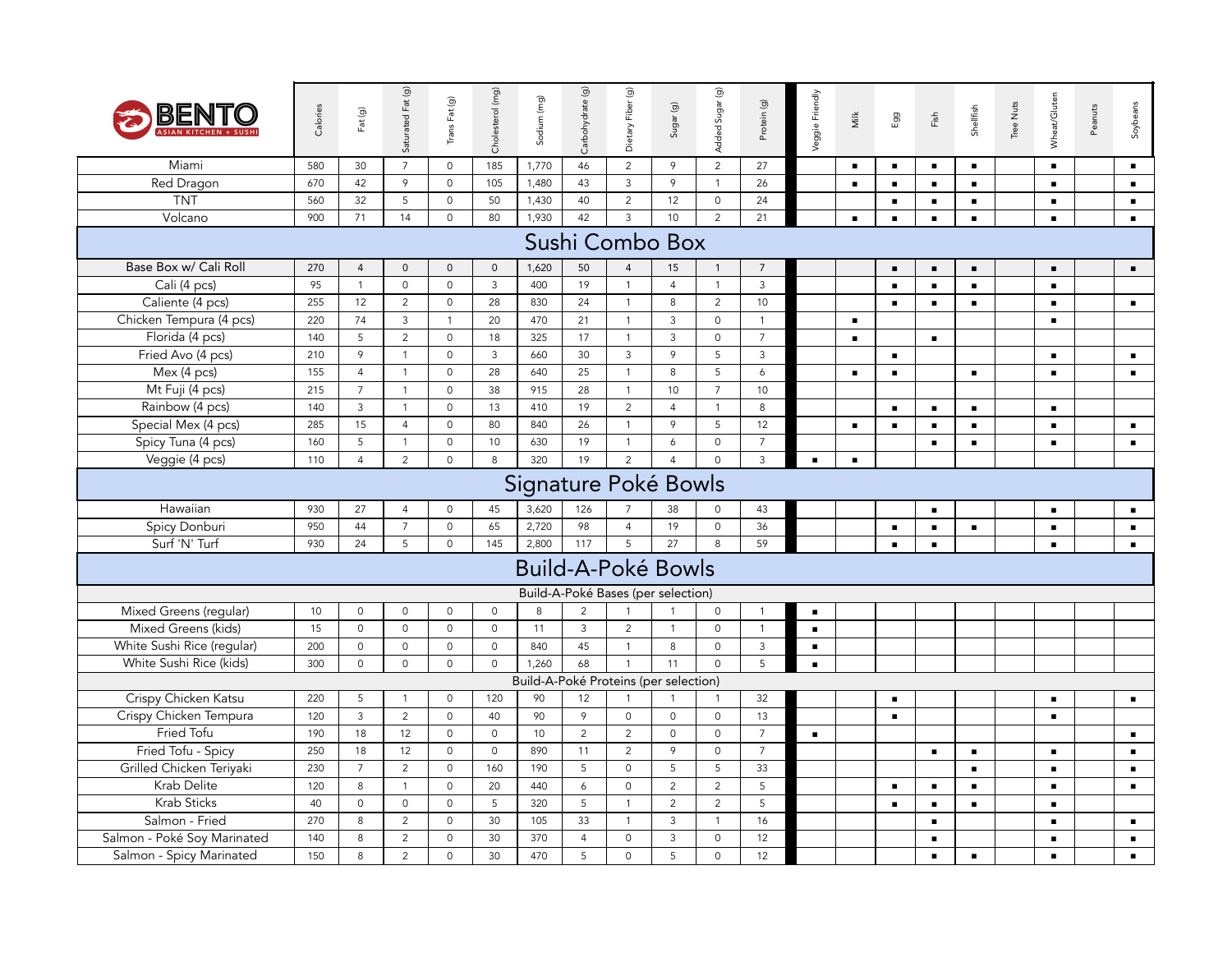| BENTO                     | Calories            | Fat (g)        | Saturated Fat (g)   | Trans Fat (g)       | Cholesterol (mg)    | Sodium (mg)         | Carbohydrate (g)    | Dietary Fiber (g)                      | Sugar (g)           | Added Sugar (g)     | Protein (g)         | Veggie Friendly | Milk           | Egg            | $\mathsf{Fish}$ | Shellfish      | Tree Nuts | Wheat/Gluten   | Peanuts        | Soybeans       |
|---------------------------|---------------------|----------------|---------------------|---------------------|---------------------|---------------------|---------------------|----------------------------------------|---------------------|---------------------|---------------------|-----------------|----------------|----------------|-----------------|----------------|-----------|----------------|----------------|----------------|
| Salmon (regular)          | 120                 | 8              | $\overline{c}$      | $\mathsf{O}\xspace$ | 30                  | 35                  | $\circ$             | $\mathsf{O}$                           | $\mathsf{O}\xspace$ | $\mathsf{O}\xspace$ | 12                  |                 |                |                | $\blacksquare$  |                |           | $\blacksquare$ |                | $\blacksquare$ |
| <b>Shrimp Steamed</b>     | 40                  | $\mathsf{O}$   | $\mathsf{O}\xspace$ | $\mathsf{O}\xspace$ | 75                  | 170                 | $\mathsf 0$         | $\mathsf O$                            | $\mathsf{O}\xspace$ | $\mathsf{O}\xspace$ | $\overline{9}$      |                 |                |                |                 | $\blacksquare$ |           |                |                |                |
| Shrimp Tempura            | 140                 | 8              | $\mathbf{1}$        | $\circ$             | 85                  | 210                 | $7\overline{ }$     | $\mathsf{O}\xspace$                    | $\mathsf{O}\xspace$ | $\mathsf{O}\xspace$ | 13                  |                 |                |                |                 | $\blacksquare$ |           | $\blacksquare$ |                | $\blacksquare$ |
| <b>Spicy Scallop</b>      | 160                 | 8              | 6                   | $\mathsf{O}\xspace$ | 20                  | 780                 | 8                   | $\mathsf O$                            | $\overline{7}$      | $\mathsf{O}\xspace$ | 10                  |                 |                |                | $\blacksquare$  | $\blacksquare$ |           | $\blacksquare$ |                | $\blacksquare$ |
| Tempura String Beans      | 190                 | 13             | 6                   | $\mathsf{O}\xspace$ | $\mathsf{O}$        | 340                 | 17                  | $\overline{4}$                         | $\mathbf{3}$        | $\mathsf{O}\xspace$ | $\overline{1}$      | $\blacksquare$  |                |                |                 |                |           | $\blacksquare$ |                |                |
| Tuna - Poké Soy Marinated | 90                  | $\overline{1}$ | $\mathsf{O}$        | $\circ$             | 20                  | 360                 | $\overline{4}$      | $\mathsf O$                            | $\mathbf{3}$        | $\mathsf{O}\xspace$ | 14                  |                 |                |                | $\blacksquare$  |                |           | $\blacksquare$ |                | $\blacksquare$ |
| Tuna - Spicy Marinated    | 90                  | $\mathbb O$    | $\mathsf{O}\xspace$ | $\mathsf{O}\xspace$ | 20                  | 470                 | 5                   | $\mathsf O$                            | 5                   | $\mathsf{O}\xspace$ | 14                  |                 |                |                | $\blacksquare$  | $\blacksquare$ |           | $\blacksquare$ |                | $\blacksquare$ |
| Tuna (regular)            | 60                  | $\mathbb O$    | $\mathsf O$         | $\mathsf{O}\xspace$ | 20                  | 25                  | $\Omega$            | $\Omega$                               | $\Omega$            | $\mathsf{O}\xspace$ | 14                  |                 |                |                | $\blacksquare$  |                |           |                |                |                |
|                           |                     |                |                     |                     |                     |                     |                     | Build-A-Poké Additions (per selection) |                     |                     |                     |                 |                |                |                 |                |           |                |                |                |
| Asparagus                 | 5                   | $\mathbf 0$    | $\mathsf{O}\xspace$ | $\mathsf{O}\xspace$ | 0                   | $\mathsf{O}\xspace$ | $\mathbf{1}$        | $\mathbf{1}$                           | $\mathsf{O}\xspace$ | $\mathsf{O}$        | $\overline{1}$      | $\blacksquare$  |                |                |                 |                |           |                |                |                |
| Avocado                   | 60                  | 5              | $\mathbf{1}$        | $\mathbf 0$         | $\mathbf{0}$        | $\mathbf 0$         | $\mathbf{3}$        | 2                                      | $\mathbf 0$         | $\mathbf 0$         | $\overline{1}$      | $\blacksquare$  |                |                |                 |                |           |                |                |                |
| Carrot                    | 10                  | $\mathbf 0$    | $\mathbf 0$         | $\mathsf{O}\xspace$ | $\circ$             | 15                  | $\overline{2}$      | $\mathbf{1}$                           | $\overline{1}$      | $\mathbf 0$         | $\circ$             | $\blacksquare$  |                |                |                 |                |           |                |                |                |
| Cream Cheese              | 50                  | 5              | 3                   | $\mathbf 0$         | 15                  | 40                  | $\overline{2}$      | $\mathbf 0$                            | $\mathbf{1}$        | $\mathbf 0$         | $\overline{1}$      |                 | $\blacksquare$ |                |                 |                |           |                |                |                |
| Cucumber                  | 5                   | $\mathbf 0$    | $\mathbf 0$         | $\mathbf 0$         | $\mathbf 0$         | $\mathbf 0$         | $\overline{2}$      | $\mathbf 0$                            | $\overline{1}$      | $\mathbf 0$         | $\circ$             | $\blacksquare$  |                |                |                 |                |           |                |                |                |
| <b>Edamame Peas</b>       | 45                  | 2              | $\mathbf 0$         | $\mathsf{O}\xspace$ | $\circ$             | $\mathsf{O}\xspace$ | $\mathbf{3}$        | 2                                      | $\mathsf{O}$        | $\mathbf 0$         | $\overline{4}$      | $\blacksquare$  |                |                |                 |                |           |                |                | $\blacksquare$ |
| Jalapeño                  | 5                   | $\mathbf 0$    | $\mathbf 0$         | $\mathbf 0$         | $\circ$             | $\mathsf{O}\xspace$ | $\overline{1}$      | $\mathbf{1}$                           | $\overline{1}$      | $\mathbf 0$         | $\mathsf{O}$        | $\blacksquare$  |                |                |                 |                |           |                |                |                |
| Kimchi                    | 10                  | $\mathbf 0$    | $\mathbf 0$         | $\circ$             | $\circ$             | 160                 | 2                   | $\mathbf{1}$                           | $\mathbf 0$         | $\mathbf 0$         | $\overline{1}$      |                 |                |                | $\blacksquare$  |                |           |                |                |                |
| Mango                     | 20                  | $\mathbf 0$    | $\mathbf 0$         | $\mathbf 0$         | $\circ$             | $\mathbf 0$         | 5                   | $\mathbf{1}$                           | $\overline{4}$      | $\mathbf 0$         | $\circ$             | $\blacksquare$  |                |                |                 |                |           |                |                |                |
| Pineapple                 | 25                  | $\mathbf 0$    | $\mathbf 0$         | $\mathbf{0}$        | 0                   | $\mathsf{O}\xspace$ | 6                   | $\mathsf O$                            | 6                   | $\mathbf{3}$        | $\mathsf O$         | $\blacksquare$  |                |                |                 |                |           |                |                |                |
| Red Onion                 | 5                   | $\mathbf 0$    | $\mathbf 0$         | $\mathsf{O}\xspace$ | $\circ$             | $\mathsf{O}\xspace$ | 2                   | $\mathsf O$                            | $\overline{1}$      | $\overline{0}$      | $\mathbf 0$         | $\blacksquare$  |                |                |                 |                |           |                |                |                |
| Grape Tomato              | 5                   | $\mathbf 0$    | $\mathbf 0$         | $\mathsf{O}\xspace$ | $\circ$             | $\mathsf{O}$        | $\mathbf{1}$        | $\circ$                                | $\mathbf 0$         | $\circ$             | $\mathbf 0$         | $\blacksquare$  |                |                |                 |                |           |                |                |                |
| Shiitake Mushroom         | 35                  | $\mathbf 0$    | $\mathbf 0$         | $\mathbf{0}$        | $\circ$             | 230                 | $\overline{7}$      | $\mathbf{1}$                           | 6                   | 6                   | $\mathbf 0$         | $\blacksquare$  |                |                |                 |                |           | $\blacksquare$ |                | $\blacksquare$ |
| <b>Spicy Cucumber</b>     | 50                  | $\overline{1}$ | $\mathbf 0$         | $\mathsf{O}\xspace$ | $\mathsf{O}$        | 460                 | 9                   | $\mathbf{1}$                           | 6                   | $\mathsf{O}\xspace$ | $\mathbf{1}$        | $\blacksquare$  |                |                |                 |                |           | $\blacksquare$ |                |                |
| Wakame                    | 25                  | $\overline{1}$ | $\mathbf 0$         | $\mathbf 0$         | $\mathsf{O}$        | 370                 | $\mathbf{3}$        | $\mathbf{1}$                           | $\overline{2}$      | $\circ$             | $\mathbf{1}$        | $\blacksquare$  |                |                |                 |                |           | $\blacksquare$ |                | $\blacksquare$ |
| Wonton Chips              | 35                  | $\mathbf{3}$   | $\mathsf{3}$        | $\circ$             | 5                   | 25                  | $\overline{2}$      | $\circ$                                | $\circ$             | $\mathsf{O}\xspace$ | $\mathsf{O}$        | $\blacksquare$  |                | $\blacksquare$ |                 |                |           | $\blacksquare$ |                |                |
|                           |                     |                |                     |                     |                     |                     |                     | Build-A-Poké Toppings (per selection)  |                     |                     |                     |                 |                |                |                 |                |           |                |                |                |
| <b>Crushed Peanuts</b>    | 60                  | 5              | $\mathbf{1}$        | $\circ$             | $\mathsf{O}\xspace$ | $\mathsf{O}\xspace$ | 2                   | $\mathbf{1}$                           | 0                   | $\mathsf{O}$        | $\mathbf{3}$        | $\blacksquare$  |                |                |                 |                |           |                | $\blacksquare$ |                |
| <b>Fried Garlic</b>       | 60                  | $\mathsf{O}$   | $\mathbf 0$         | $\mathsf{O}\xspace$ | 5                   | $\mathsf{O}\xspace$ | 6                   | $\mathsf O$                            | $\mathsf{O}\xspace$ | $\mathbf 0$         | $\mathbf 0$         | $\blacksquare$  |                |                |                 |                |           |                |                | $\blacksquare$ |
| Fried Onion               | 60                  | $\overline{4}$ | $\overline{2}$      | $\mathsf{O}\xspace$ | $\mathsf{O}$        | 50                  | $\overline{4}$      | $\mathsf{O}\xspace$                    | $\mathsf{O}\xspace$ | $\mathsf{O}\xspace$ | $\mathsf{O}\xspace$ | $\blacksquare$  |                |                |                 |                |           | $\blacksquare$ |                |                |
| Furikake                  | 50                  | $\mathbf{3}$   | $\mathbf 0$         | $\circ$             | 10                  | 350                 | 2                   | 2                                      | 2                   | $\overline{2}$      | 2                   |                 |                | $\blacksquare$ | $\blacksquare$  |                |           | $\blacksquare$ |                | $\blacksquare$ |
| <b>Pickled Ginger</b>     | 10                  | $\mathsf{O}$   | $\mathbf 0$         | $\mathsf{O}\xspace$ | $\mathsf{O}$        | 230                 | $\overline{2}$      | $\mathsf O$                            | $\mathsf{O}$        | $\mathsf{O}\xspace$ | $\mathbf 0$         | $\blacksquare$  |                |                |                 |                |           |                |                |                |
| Scallion                  | $\mathsf{O}\xspace$ | $\mathsf O$    | $\mathbf 0$         | $\mathsf{O}\xspace$ | $\mathsf{O}$        | $\mathsf{O}$        | $\mathsf{O}\xspace$ | $\mathsf O$                            | $\mathsf{O}\xspace$ | $\mathsf{O}\xspace$ | $\mathsf{O}$        | $\blacksquare$  |                |                |                 |                |           |                |                |                |
| Sesame Seeds              | 15                  | $\overline{2}$ | $\mathsf{O}\xspace$ | $\circ$             | $\mathsf{O}$        | $\mathsf{O}$        | $\mathbf{1}$        | $\mathsf O$                            | $\mathsf{O}\xspace$ | $\mathsf{O}\xspace$ | $\mathsf{O}$        | $\blacksquare$  |                |                |                 |                |           |                |                |                |
| Tempura Flakes            | 60                  | $\overline{4}$ | $\mathbf 0$         | $\mathsf{O}\xspace$ | $\mathsf{O}$        | 60                  | 5                   | $\mathbf{1}$                           | 5                   | $\mathsf{O}\xspace$ | $\overline{1}$      | $\blacksquare$  |                |                |                 |                |           | $\blacksquare$ |                |                |
| Togarashi                 | 10                  | $\mathsf O$    | $\mathbf 0$         | $\mathsf{O}\xspace$ | $\mathsf{O}$        | $\mathsf{O}\xspace$ | $\mathbf{1}$        | $\mathsf O$                            | $\mathsf{O}\xspace$ | $\mathbf{1}$        | $\mathbb O$         | $\blacksquare$  |                |                |                 |                |           |                |                |                |
| Wasabi                    | 10                  | $\mathbf 0$    | $\mathbf 0$         | $\circ$             | $\circ$             | $\mathbf 0$         | 2                   | $\mathsf{O}\xspace$                    | $\circ$             | $\circ$             | $\mathbf{1}$        | $\blacksquare$  |                |                |                 |                |           |                |                |                |
|                           |                     |                |                     |                     |                     |                     |                     | Side Sauces (1.5 fl oz)                |                     |                     |                     |                 |                |                |                 |                |           |                |                |                |
| Dumpling Sauce            | 70                  | 3              | $\mathbf 0$         | $\mathsf{O}$        | 0                   | 1,990               | 12                  | $\mathbf 0$                            | 8                   | $\mathbf 0$         | $\overline{2}$      |                 |                |                |                 | $\blacksquare$ |           | $\blacksquare$ |                | $\blacksquare$ |
| <b>Ginger Dressing</b>    | 70                  | $\overline{1}$ | $\mathbf 0$         | $\circ$             | $\mathsf{O}$        | 680                 | 13                  | $\mathsf{O}\xspace$                    | 11                  | $\mathsf{O}\xspace$ | $\overline{1}$      | $\blacksquare$  |                |                |                 |                |           | $\blacksquare$ |                | $\blacksquare$ |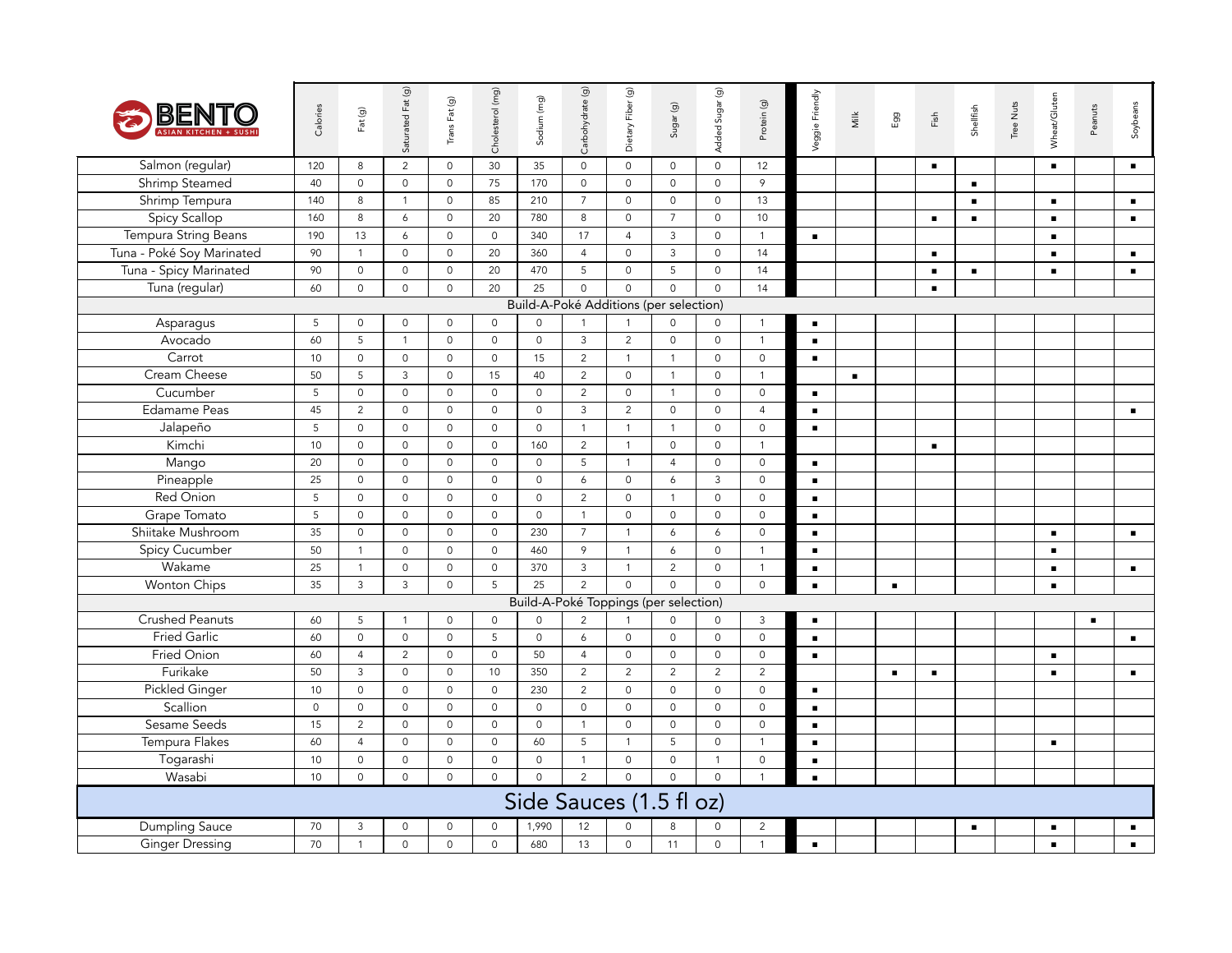| BEN                              | Calories | Fat(g)         | Saturated Fat (g)   | Trans Fat (g)       | Cholesterol (mg)    | Sodium (mg)                       | Carbohydrate (g) | $\widehat{\mathcal{Q}}$<br>Dietary Fiber | $S \cup gar(g)$ | Added Sugar (g)     | Protein (g)                         | Veggie Friendly | Νilk           | Egg            | Fish           | Shellfish      | Tree Nuts | Wheat/Gluten   | Peanuts | Soybeans       |
|----------------------------------|----------|----------------|---------------------|---------------------|---------------------|-----------------------------------|------------------|------------------------------------------|-----------------|---------------------|-------------------------------------|-----------------|----------------|----------------|----------------|----------------|-----------|----------------|---------|----------------|
| Japanese BBQ                     | 70       | $\mathbf 0$    | $\mathbf{0}$        | $\mathbf 0$         | $\mathbf 0$         | 710                               | 17               | $\mathbf 0$                              | 16              | 16                  | $\mathsf 0$                         | $\blacksquare$  |                |                |                |                |           | $\blacksquare$ |         | $\blacksquare$ |
| Poké Soy                         | 80       | $\mathbf{3}$   | $\mathbf 0$         | $\mathbf 0$         | $\mathbf 0$         | 1,010                             | 13               | $\mathbf 0$                              | 10              | $\mathbf 0$         | 2                                   | $\blacksquare$  |                |                |                |                |           | $\blacksquare$ |         | $\blacksquare$ |
| Spicy Kobachi                    | 140      | $\mathbf 0$    | $\mathsf{O}$        | $\circ$             | $\circ$             | 1,980                             | 21               | $\mathbf 0$                              | 21              | $\mathbf 0$         | $\circ$                             |                 |                |                | $\blacksquare$ | $\blacksquare$ |           | $\blacksquare$ |         | $\blacksquare$ |
| Spicy Mayo                       | 260      | 28             | 5                   | $\mathsf{O}\xspace$ | 15                  | 470                               | $\overline{1}$   | $\mathsf O$                              | $\overline{1}$  | $\mathsf{O}\xspace$ | $\circ$                             |                 |                |                | $\blacksquare$ | $\blacksquare$ |           |                |         | $\blacksquare$ |
| Sweet Chili                      | 90       | $\overline{1}$ | $\mathsf{O}\xspace$ | $\circ$             | $\circ$             | 620                               | 20               | $\mathbf{1}$                             | 17              | $\mathbf{3}$        | $\mathsf{O}$                        | $\blacksquare$  |                |                |                |                |           | $\blacksquare$ |         | $\blacksquare$ |
| Teriyaki                         | 110      | $\mathbf 0$    | $\mathbf{0}$        | $\circ$             | $\mathbf{0}$        | 570                               | 27               | $\mathbf 0$                              | 24              | $\mathbf 0$         | $\overline{1}$                      | $\blacksquare$  |                |                |                |                |           | $\blacksquare$ |         | $\blacksquare$ |
| White                            | 230      | 24             | $\overline{4}$      | $\mathsf{O}\xspace$ | 15                  | 240                               | 3                | $\mathsf{O}\xspace$                      | $\mathbf{3}$    | $\mathsf{O}$        | $\mathbf 0$                         |                 |                | $\blacksquare$ |                |                |           |                |         |                |
| Yuzu Ponzu                       | 40       | $\mathbf 0$    | $\mathbf 0$         | $\Omega$            | $\Omega$            | 580                               | $\circ$          | $\mathbf 0$                              | 8               | $\mathbf 0$         |                                     | $\blacksquare$  |                |                |                |                |           | $\blacksquare$ |         |                |
|                                  |          |                |                     |                     |                     |                                   |                  |                                          |                 |                     | Bento Bites /w Side Sauces Included |                 |                |                |                |                |           |                |         |                |
| Edamame - Garlic                 | 530      | 25             | $\overline{4}$      | 0                   | $\mathbf 0$         | 700                               | 34               | 18                                       | 6               |                     | 37                                  | $\blacksquare$  |                |                |                |                |           |                |         | $\blacksquare$ |
| Edamame - Large                  | 460      | 18             | 3                   | $\mathsf{O}\xspace$ | $\mathsf{O}\xspace$ | 380                               | 33               | 18                                       | 5               | $\mathbf{1}$        | 37                                  | $\blacksquare$  |                |                |                |                |           |                |         | $\blacksquare$ |
| Edamame - Spicy                  | 700      | 31             | $\overline{4}$      | $\mathbf 0$         | $\circ$             | 2,460                             | 51               | 18                                       | 24              | $\mathbf{1}$        | 35                                  | $\blacksquare$  |                |                | $\blacksquare$ | $\blacksquare$ |           | $\blacksquare$ |         | $\blacksquare$ |
| Egg Fried Rice                   | 780      | 35             | 25                  | $\mathbf 0$         | 210                 | 830                               | 100              | 5                                        | 8               | $\mathbf 0$         | 18                                  |                 |                | п.             |                | $\blacksquare$ |           | $\blacksquare$ |         | $\blacksquare$ |
| House Ginger Salad               | 90       | $\overline{1}$ | $\mathsf{O}$        | $\mathbf 0$         | $\mathbf 0$         | 700                               | 17               | $\overline{2}$                           | 12              | $\mathbf 0$         | $\overline{2}$                      | $\blacksquare$  |                |                |                |                |           | $\blacksquare$ |         | $\blacksquare$ |
| Kimchi                           | 60       | $\mathbf 0$    | $\mathbf 0$         | $\mathsf{O}\xspace$ | $\mathbf 0$         | 960                               | 12               | 6                                        | $\mathbf 0$     | $\mathsf{O}\xspace$ | 6                                   |                 |                |                | $\blacksquare$ |                |           |                |         |                |
| Krab Wontons                     | 350      | 15             | 8                   | $\mathsf{O}\xspace$ | 35                  | 1,110                             | 45               | $\overline{2}$                           | 23              | $\overline{4}$      | $\overline{7}$                      |                 | $\blacksquare$ | $\blacksquare$ | $\blacksquare$ | $\blacksquare$ |           | $\blacksquare$ |         | $\blacksquare$ |
| Lo Mein Noodles Side             | 190      | $\overline{4}$ | $\mathbf{1}$        | $\mathsf{O}\xspace$ | $\circ$             | 380                               | 35               | $\mathbf{1}$                             | $\mathbf{3}$    | 2                   | 5                                   |                 |                |                |                | $\blacksquare$ |           | $\blacksquare$ |         | $\blacksquare$ |
| Miso Soup                        | 60       | $\overline{2}$ | $\mathsf{O}$        | $\mathsf{O}\xspace$ | $\mathsf{O}\xspace$ | 1,560                             | $7^{\circ}$      | $\mathbf{1}$                             | $\overline{4}$  | $\mathbf{1}$        | $\overline{4}$                      |                 |                |                | $\blacksquare$ |                |           | $\blacksquare$ |         | $\blacksquare$ |
| Pork Dumplings - Fried (6 pcs)   | 680      | 43             | 27                  | $\mathsf{O}\xspace$ | 30                  | 2,650                             | 62               | $\overline{2}$                           | 10              | $\mathsf{O}$        | 16                                  |                 |                | $\blacksquare$ |                |                |           | $\blacksquare$ |         | $\blacksquare$ |
| Pork Dumplings - Steamed (6 pcs) | 430      | 15             | $\overline{4}$      | $\mathsf{O}\xspace$ | 30                  | 2,650                             | 62               | $\overline{2}$                           | $\overline{1}$  | $\mathsf{O}$        | 16                                  |                 |                | $\blacksquare$ |                |                |           | $\blacksquare$ |         | $\blacksquare$ |
| Pork Egg Rolls                   | 450      | 19             | 5                   | $\mathbf 0$         | 20                  | 1,600                             | 60               | 5                                        | 23              | 5                   | 14                                  |                 |                | $\blacksquare$ |                |                |           | $\blacksquare$ |         | $\blacksquare$ |
| Rice - Brown Side                | 190      | 2              | $\mathbf{0}$        | $\mathbf 0$         | $\mathbf 0$         | $\mathbf 0$                       | 40               | 30                                       | $\overline{1}$  | $\mathbf 0$         | $\overline{4}$                      | $\blacksquare$  |                |                |                |                |           |                |         |                |
| Rice - White Side                | 220      | $\mathbf 0$    | $\mathbf 0$         | $\mathsf{O}\xspace$ | $\mathbf 0$         | $\mathsf{O}\xspace$               | 49               | $\mathbf{1}$                             | $\mathbf 0$     | $\mathbf 0$         | $\overline{4}$                      | $\blacksquare$  |                |                |                |                |           |                |         |                |
| String Beans - Garlic            | 310      | 28             | $\overline{4}$      | $\mathsf{O}$        | $\circ$             | 660                               | 12               | $\overline{4}$                           | 6               | $\mathbf{1}$        | $\overline{3}$                      | $\blacksquare$  |                |                |                |                |           |                |         | $\blacksquare$ |
| String Beans - Regular           | 310      | 28             | $\overline{4}$      | $\circ$             | $\mathsf{O}\xspace$ | 660                               | 11               | $\overline{4}$                           | 6               | $\mathbf{1}$        | $\mathbf{3}$                        | $\blacksquare$  |                |                |                |                |           |                |         |                |
| String Beans - Tempura Fried     | 550      | 42             | 10                  | $\circ$             | 15                  | 920                               | 37               | $\overline{7}$                           | 9               | $\mathbf 0$         | $\overline{3}$                      |                 |                | $\blacksquare$ |                |                |           | $\blacksquare$ |         | $\blacksquare$ |
| Tom Yum Soup - Chicken           | 200      | 12             | 5                   | $\circ$             | 35                  | 1,480                             | 9                | $\mathbf{1}$                             | $\overline{7}$  | 5                   | 14                                  |                 |                |                | $\blacksquare$ |                |           |                |         | $\blacksquare$ |
| Tom Yum Soup - Shrimp            | 150      | 11             | 5                   | $\mathsf{O}\xspace$ | 35                  | 1,540                             | 9                | $\mathbf{1}$                             | $\overline{7}$  | 5                   | 6                                   |                 |                |                | $\blacksquare$ | $\blacksquare$ |           |                |         | $\blacksquare$ |
| Veggie Spring Rolls (4 pc)       | 250      | $\mathbf{3}$   | $\mathsf{O}$        | $\mathsf{O}\xspace$ | $\mathsf{O}\xspace$ | 1,220                             | 48               | $\mathbf{1}$                             | 25              | $\mathbf{3}$        | $\overline{4}$                      | $\blacksquare$  |                |                |                |                |           | $\blacksquare$ |         | $\blacksquare$ |
| Wakame Salad                     | 140      | 5              | $\mathsf{O}$        | $\circ$             | $\Omega$            | 2,040                             | 16               | $\overline{5}$                           | 11              | $\mathbf 0$         | 5                                   | $\blacksquare$  |                |                |                |                |           | $\blacksquare$ |         | $\blacksquare$ |
|                                  |          |                |                     |                     |                     |                                   |                  | <b>Boba Teas</b>                         |                 |                     |                                     |                 |                |                |                |                |           |                |         |                |
|                                  |          |                |                     |                     |                     | Base (16 oz) *Includes Honey Boba |                  |                                          |                 |                     |                                     |                 |                |                |                |                |           |                |         |                |
| Green Tea                        | 210      | $\mathbf 0$    | $\mathsf O$         | $\mathsf{O}\xspace$ | $\mathsf{O}\xspace$ | 15                                | 52               | $\mathbf 0$                              | 35              | 8                   | $\circ$                             | $\blacksquare$  |                |                |                |                |           |                |         |                |
| Jasmine Milk Tea                 | 260      | 5              | $\mathbf{3}$        | $\circ$             | 5                   | 15                                | 56               | $\mathbf 0$                              | 36              | 8                   | $\mathsf{O}$                        |                 | $\blacksquare$ |                |                |                |           |                |         |                |
| Milk Tea                         | 300      | 9              | 5                   | $\mathsf{O}\xspace$ | 15                  | 15                                | 58               | $\mathsf O$                              | 36              | 8                   | $\mathsf{O}$                        |                 | $\blacksquare$ |                |                |                |           |                |         |                |
| Milk Tea Smoothie                | 320      | 6              | $\overline{4}$      | $\mathsf{O}\xspace$ | 10                  | 10                                | 69               | $\mathsf{O}\xspace$                      | 47              | $\,8\,$             | $\mathbf 0$                         |                 | $\blacksquare$ |                |                |                |           |                |         |                |
| Slush                            | 135      | $\mathbf 0$    | $\mathbf{0}$        | $\mathbf 0$         | $\mathbf 0$         | 15                                | 34               | $\mathbf 0$                              | 19              | 8                   | $\mathbf 0$                         | $\blacksquare$  |                |                |                |                |           |                |         |                |
| Thai Tea                         | 290      | 9              | $\overline{7}$      | $\mathsf{O}$        | 40                  | 20                                | 51               | $\mathbf 0$                              | 33              | 8                   | $\circ$                             |                 | $\blacksquare$ |                |                |                |           |                |         |                |